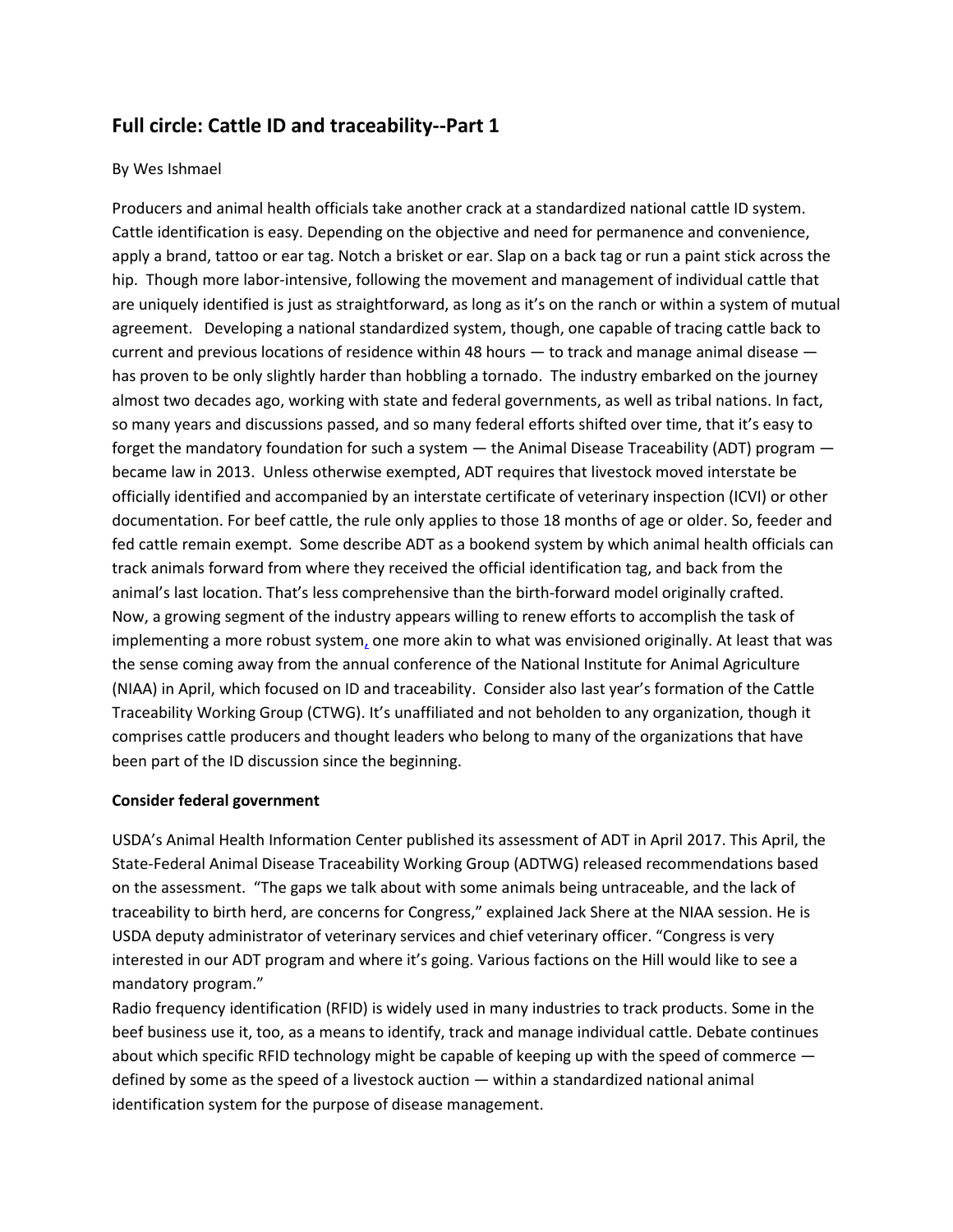At the same meeting, Greg Ibach, USDA undersecretary of agriculture for marketing and regulatory programs, referenced principles in the current farm bill aimed at enhancing protection of the U.S. food supply. He emphasized that traceability is the critical component of identifying, tracking and managing animal disease, as well as mitigating the impacts of high-consequence diseases. All of that is before considering the feasibility study of U.S. beef cattle identification and traceability systems conducted by the National Cattlemen's Beef Association in 2017; results were published at the beginning of this year. Such a system is part of that organization's long-range plan. In order to consider where the industry may head with cattle ID and traceability, it pays to consider how it got to ADT and why it took so long.

### **ADT roots run deep**

When industry-government discussions about developing a standardized animal identification and traceability system began in 2002, concerns about foreign animal diseases, such as foot-and-mouth disease and bovine spongiform encephalopathy, were front of mind, with Europe battling both. At the same time, fewer cattle in the U.S. were being officially identified as part of federal disease and eradication programs, such as those for bovine brucellosis and tuberculosis, because of the success of those programs. Keep in mind that beyond disease surveillance, industry discussions about the value of individual cattle management, made possible with individual identification and tracking, were just hitting their stride. Many companies were introducing producers to electronic ear tags and readers to collect various data and software programs to sift the information. NIAA established the Food Animal Identification Task Force in April 2002, according to Neil Hammerschmidt, former USDA traceability program manager, speaking at the recent NIAA conference. By that summer, the task force developed a work plan, which it presented to the U.S. Animal Health Association several months later. USAHA comprises state animal health officials from across the U.S. That organization voted to unanimously accept the work plan as the basis for implementing a national program. By spring 2003, USDA formalized a national working group to flesh out the details — some 100 individuals representing about 70 organizations. Ultimately, the effort was known as the U.S. Animal Identification Plan (USAIP). Hammerschmidt pointed out USAIP development was well underway when the first case of BSE was confirmed in the U.S. in December 2003. Soon after, when the USDA secretary said USDA would expedite implementation of a [national animal identification and traceability,](http://www.beefmagazine.com/risk-management/it-s-past-time-beef-industry-traceability) such a reality seemed assured.

### **When things got complicated**

There were legitimate concerns, such as the trade-offs between a mandatory or voluntary system, the associated producer costs and liabilities; who would hold the data and who would have access to it; and whether any of it was practical at the speed of commerce. There were also lots of politics involved, as some private companies and organizations lobbied to get their piece of the ID pie. In 2004, Hammerschmidt explained, USDA accepted most of the USAIP recommendations and rebranded the effort as the National Animal Identification System (NAIS). That plan called for making premises registration mandatory by January 2008, and mandatory reporting of official movement a year later.